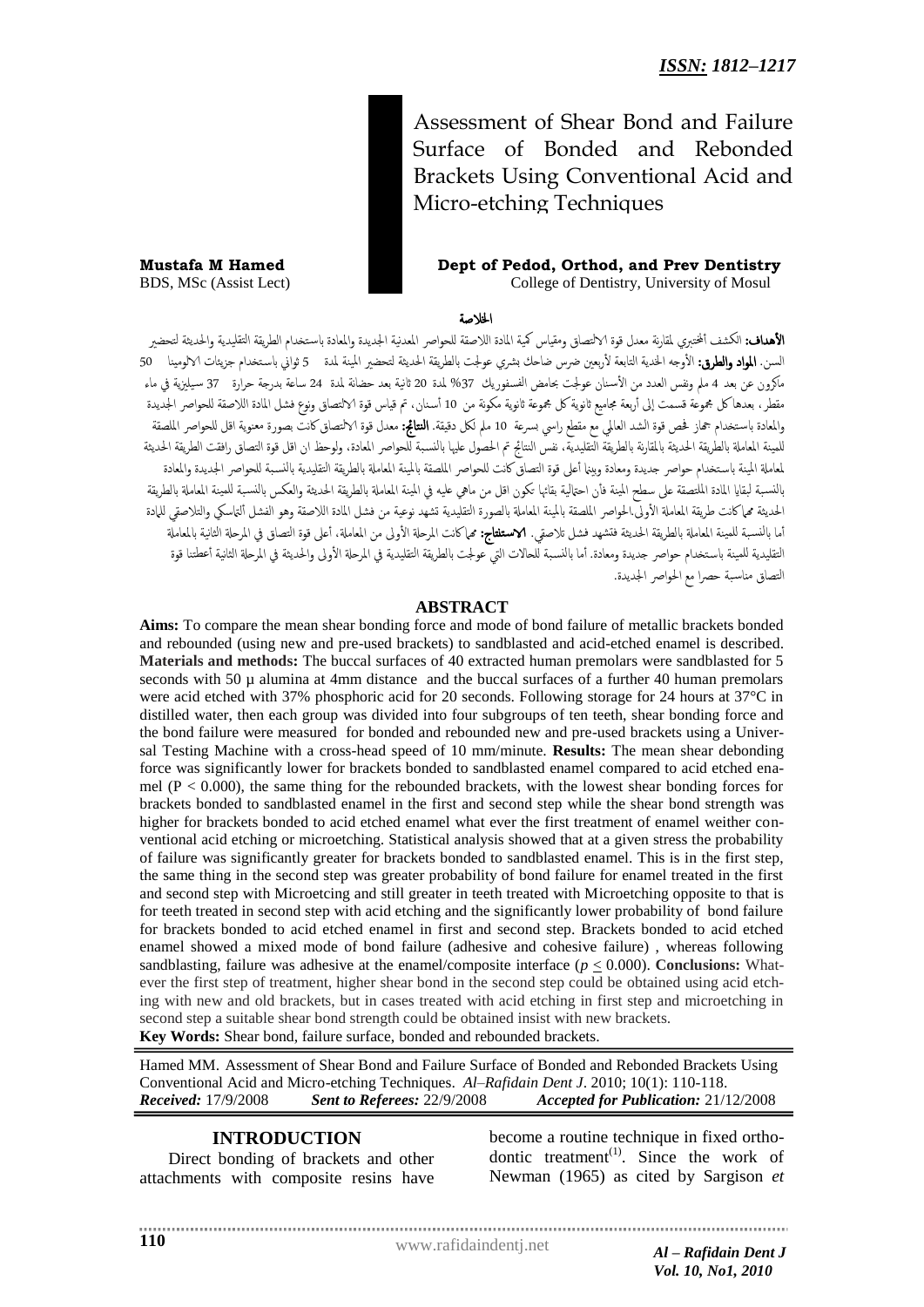*al*., (2) orthodontic brackets have been bonded to teeth with resin adhesives following enamel pretreatment with acid. However, the acid etch technique has several undesirable sequel. These include loss of enamel, cracks and scratches due to etching, debonding, and clean up and retention of resin tags or indelible staining $^{(3)}$ . A further disadvantage is the difficulty in confining the etchant to the area covered by the bracket base. To overcome some problems presented by the acid etch technique, sandblasting technique has been investigated. This technique has been used in orthodontics for treating the fitting surfaces of bands and brackets to enhance bond strength $^{(4)}$  and for the removal of cement from failed brackets prior to recementation<sup>(5)</sup>. Several studies<sup>(6-8)</sup> have to date evaluated sandblasting as a method of enamel preparation prior to bracket bonding. Within the development of miniature intra-oral sandblasters, it would seem timely to explore this possibility further.

Many researchers have investigated the effects of sandblasting<sup>(9-12)</sup>. Some researcher  $(9-11,13)$  preferred the use of sandblasting to increase surface roughness of non-enamel surfaces (metal, gold, amalgam, or porcelain), while others $(12)$ suggested that direct sandblasting may be a feasible method for preparing teeth for orthodontic bonding. Clinicians may face problem during treatment is the bracket failure. In a busy orthodontic practice, a significant number of teeth will need to be rebonded.

This study was conducted to determine the mean shear bonding force of orthodontic brackets following enamel preparation with either sandblasting or etching and to detect the best method of enamel preparation providing a suitable shear bond strength and bond failure for bonding and rebonding (new/ pre-used) orthodontic brackets. Finally, to analyze the mode of bond failure with both methods of enamel preparation.

## **MATERIALS AND METHODS**

Eighty extracted human premolars were collected after their extraction for orthodontic purposes and stored in a distilled water at 37°C following decontamination in formalin. They were divided onto two groups of 40 premolars. The criteria

for tooth selection included intact buccal enamel, no cracks caused by the extraction forceps, and no defects. The teeth were cleansed and polished with pumice and rubber prophylactic cups for ten seconds. Dentarum (Dentarum, Pforzheim, Germany) standard edgewise orthodontic metal brackets were used in this study. The average bracket base surface area was determined to be 10.64 mm<sup>2</sup>. The roots of teeth were grooved to aid retention and then mounted in stone blocks with their long axes vertical and their crowns protruding. The buccal enamel surfaces were cleaned with a pumice slurry for ten seconds, washed in water for ten seconds and dried. The teeth then subjected to two steps these includes:

*Step I:* Involves the following procedures:

- 1. Etching: the buccal surfaces of 40 teeth were etched with 37 per cent phosphoric acid solution for 20 seconds, washed for ten second, and dried thoroughly for fifteen seconds $^{(15)}$ .
- 2. Sandblasting: the buccal surfaces of 40 teeth were sandblasted with a micro-etcher (DANVILLE Materials Innovative Dental Product) using 50  $\mu$ m (Recommended by the manufacture) alumina for 5 seconds at a distance of 4mm and then blown with air to remove any residual contamination<sup> $(2)$ </sup>. In relation to the duration, because of no difference was noted under scanning electron microscope between enamel sand-blasted for 5, 15, 30, 45, or 60 seconds as stated by Sargison *et al.*,<sup>(2)</sup>. So a 5-second sandblast would be the only reasonable duration clinically, as a result, this time interval was chosen for specimen preparation.

The prepared middle part of the middle third of the buccal surfaces of premolars were bonded with metal brackets using a light cured composite resin (Tetric version, Ivoclar Vivadent). A 200 gram load were applied on each bracket using simple surveyor with slight modification were the cutted end of the surveyor blade seated in the bracket slot for loading and the excess composite was removed with a probe; then were immersed in distilled water at 37°C for 24 hours. The shear debonding force required to debond the brackets was measured in Newtons using a cross-head speed of 10 mm/minute then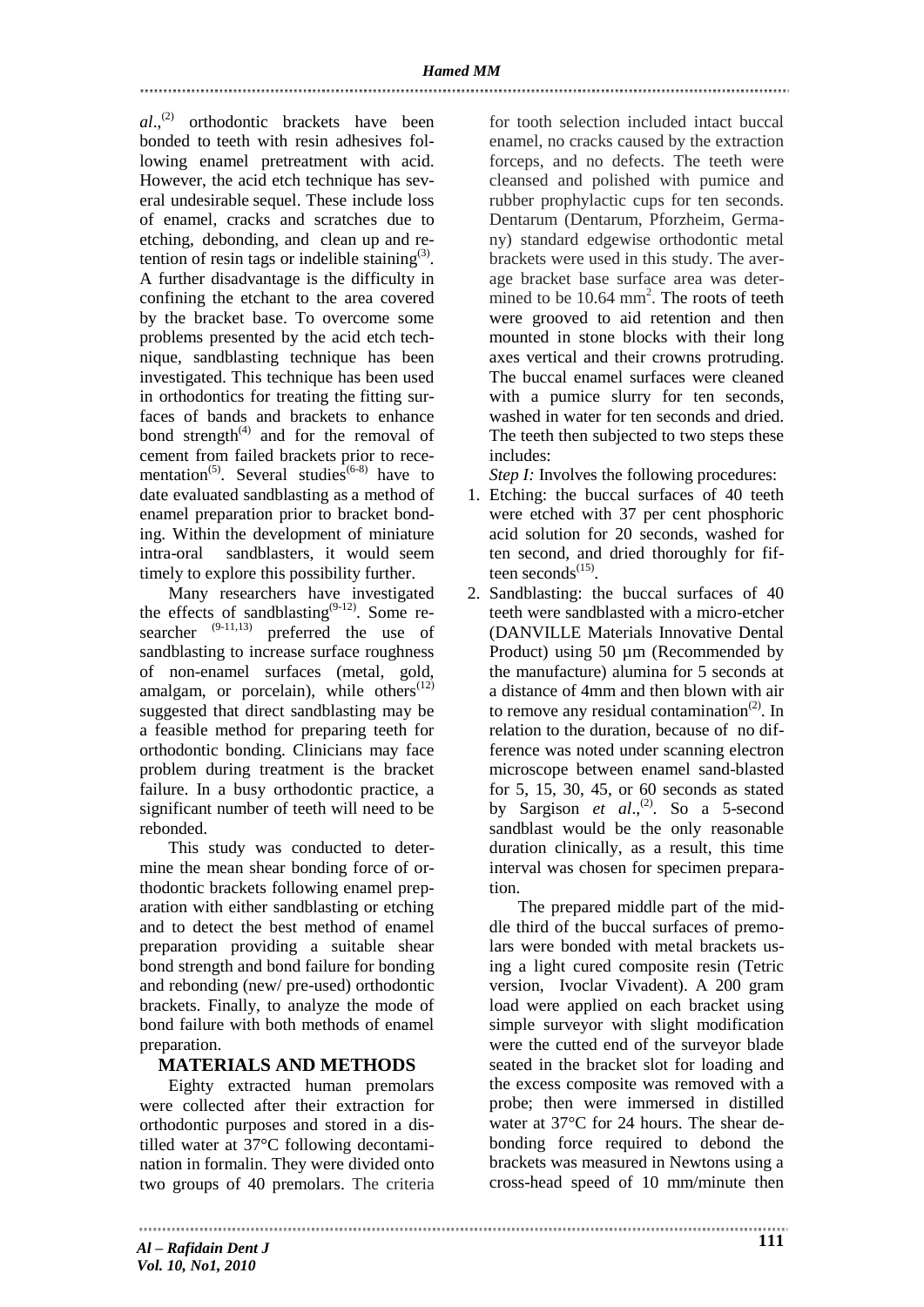the force measured converted to mega pascal (MPa). After being debonded, the teeth and brackets were examined under 10X magnification Microscope. Any adhesive remaining after bracket removal was assessed according to the modified adhesive remnant index (ARI) and scored with respect to the amount of resin material that adhered to the Bracket base<sup>(16)</sup>.

The criteria for evaluation were: The ARI scale has a range of 5 to 1 score according to the amount of adhesive remain on the bracket base Score 5=no composite; score 4=less than 10% of composite remained; score 3=more than 10% but less than 90% of the composite remained; score 2=more than 90% of the composite remained; score 1=all of the composite remained).

*Step II:* In this step, the whole remaining adhesive on the buccal surfaces of the premolars were removed with carbide bur using high speed hand piece with cooling then polished with fluoride free pumice, washed with water and dried. Each group then subdivided into 4 subgroups of ten teeth and treated according to the following procedures with notation that the adhesive used in the second step is the same as that used in the first step:

- **I.** The first Acid Etched group composed of the following subgroups:
- A. The first subgroup (AAN): The previously acid etched group subjected to the acid etching and bonded with new brackets.
- B. The second subgroup (AAR): The previously acid etched group subjected to acid etching and bonded with re-used bracket (after their cleaning with carbide bur using high speed hand piece with cooling).
- C. The third subgroup (AMN): The previously acid etched group subjected to microetching with 50µ aluminum oxide for 5 second, 4mm distance and bonded with new brackets.
- D. The fourth subgroup (AMR): The previously acid etched group subjected to micro-etching with 50µ aluminum oxide for 5 second, 4 mm distance and bonded with re-used bracket (after their cleaning with carbide bur using high speed hand piece with cooling).
- **II.** The second Micro-etched group composed of the following subgroups:
- E. The first subgroup (MMN): The previous-

ly Micro-etched group subjected to Microetching with 50µ aluminum oxide for 5 second, 4 mm distance and bonded with new brackets.

- F. The second subgroup (MMR): The previously Micro-etched group subjected to Micro-etching with 50µ aluminum oxide for 5 second, 4 mm distance and bonded with re-used bracket (after their cleaning with carbide bur using high speed hand piece with cooling).
- G. The third subgroup (MAN): The previously Micro-etched group subjected to acid etching and bonded with new brackets.
- H. The fourth subgroup (MAR): The previously Micro-etched group subjected to acid etching and bonded with re-used bracket (after their cleaning with carbide bur using high speed hand piece with cooling).

Shear bond strengths were measured at a crosshead speed of 5 mm/min. After being debonded, the teeth and brackets were examined under 10X magnification Microscope. Any adhesive remaining after bracket removal was assessed according to the modified adhesive remnant index (ARI) assigned above and scored with respect to the amount of resin material that adhered to the bracket base.

Descriptive statistics that included the mean, standard deviation, and minimum and maximum values were calculated for each tested groups and subgroups. The student *t* test was used to determine whether significant differences were present in the bond strength between the two groups. One way ANOVA and Duncan methods were used to detect the significance of difference within each group. The chi-squared test was also used to determine significant differences in the ARI scores between and within group. Significance for all statistical tests was predetermined at a probability value of  $(p<$ 0.001).

## **RESULTS AND DISCUSSION**

Acid etching results in chemical changes that may produce modification of the organic material and decalcification of the inorganic component of enamel $1^{(17,18)}$ . Acid etching is a form of microetching,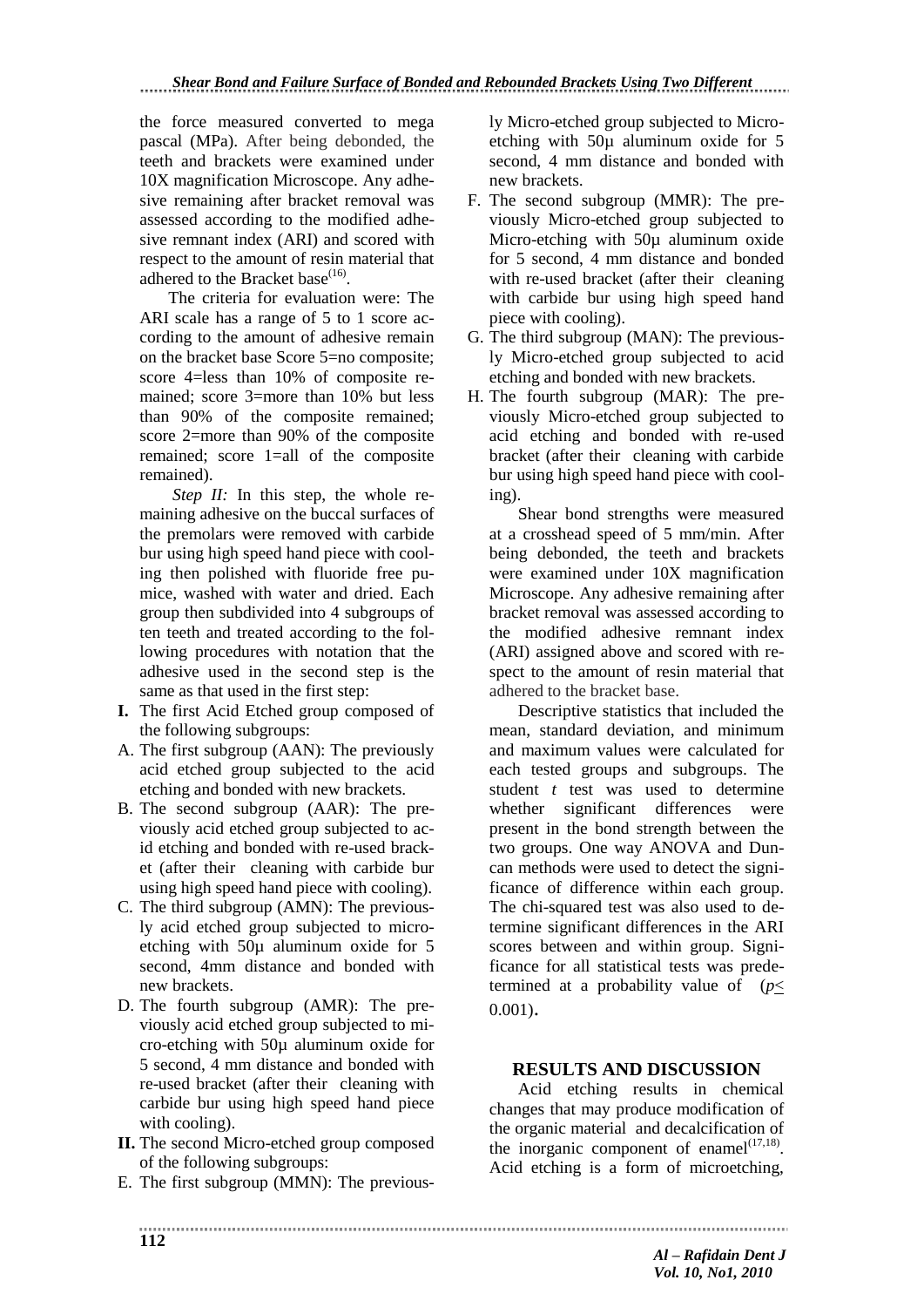whereas sandblasting can be regarded as a form of macroetching. Chung et al.,<sup>(12)</sup> used sandblasting to remove unfavourable oxides and contaminants and increase surface roughness promoting a convenient surface for bonding. In the present study, sandblasting was applied to the enamel surface to test whether it was capable of producing etching patterns suitable for bonding.

The sandblasting of enamel displayed obtuse angularities instead of the sharp irregularities of etched enamel surfaces which could lead to weak bond strengths $^{(19, 20)}$ .

As shown in Table (1), for the first step, sandblasting of the enamel showed a lower shear bond than clinically acceptable limits. It has been shown that sandblasting be helpful to increase bond strengths on porcelain or amalgam surfac $es^{(9, 10, 19)}$ . In another study by Reynolds and Von Frauenhofer<sup> $(23)$ </sup>, minimum bond strength of 5.9 to 7.8 MPa was found adequate for most clinical orthodontic needs.

Furthermore, the shear bond strength recommended for successful clinical bonding was estimated to be 7 MPa by  $Lopez^{(24)}$ .

The mean shear debonding force for brackets bonded following 20 seconds etching was significantly greater than for 5 seconds sandblasting as illustrated in Tables (2 and 3). Several factors may account for this difference.

Acid etching provides micromechanical attachment by a variety of means, ranging from preferential dissolution of the prism cores to preferential dissolution of the prism peripheries<sup> $(25)$ </sup>. The preferential dissolution of the prisms can occur to a depth of  $5-25$   $\mu$  with the diameter of the defect ranging from 5–6  $\mu^{(23)}$ .

In relation to sandblasting, a uniform roughness of the enamel up to  $5 \mu$  in depth are resulted<sup>(26)</sup>, so that a difference could be seen in depth of the undercut and this could be one of the important factor that contributing to the difference in shear bond strength, as increasing depth will lead to increasing strength.

| Groups              | <b>Number</b> | <b>Minimum</b> | <b>Maximum</b> | Mean   | $+$ SD   |
|---------------------|---------------|----------------|----------------|--------|----------|
| <b>Microetching</b> | 40            | 3.450          | 7.640          | 5.268  | 1.008131 |
| <b>Etching</b>      | 40            | 8.985          | 15.160         | 11 978 | 1.469164 |

Table (1): Descriptive statistics of shear bond strength for microetching and acidetching groups.

SD: Standard deviation.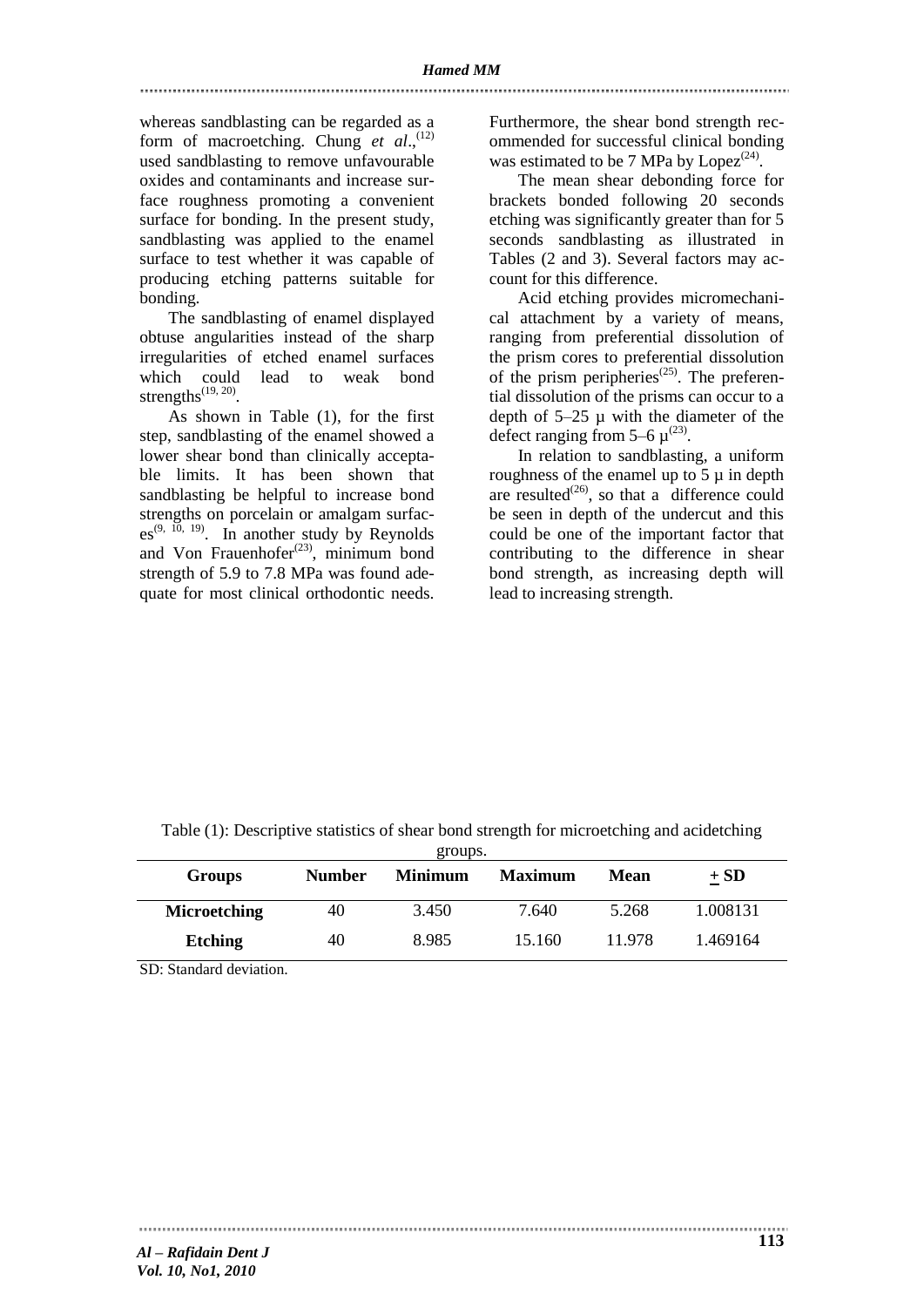|                  |               |                | ັັ             |             |          |
|------------------|---------------|----------------|----------------|-------------|----------|
| <b>Subgroups</b> | <b>Number</b> | <b>Minimum</b> | <b>Maximum</b> | <b>Mean</b> | $+$ SD   |
| <b>MMN</b>       | 10            | 3.980          | 5.840          | 4.89760     | 0.665258 |
| <b>MMR</b>       | 10            | 2.780          | 5.054          | 4.14110     | 0.717334 |
| <b>MAN</b>       | 10            | 10.893         | 14.651         | 12.55440    | 1.108032 |
| <b>MAR</b>       | 10            | 8.519          | 11.834         | 10.08790    | 1.043050 |
| <b>AAN</b>       | 10            | 12.450         | 16.010         | 14.60500    | 1.064168 |
| AAR              | 10            | 9.231          | 13.483         | 12.18680    | 1.361604 |
| <b>AMN</b>       | 10            | 5.360          | 9.070          | 7.31220     | 1.128707 |
| <b>AMR</b>       | 10            | 4.130          | 7.054          | 5.14630     | 0.914670 |

Table (2): Descriptive statistics of shear bond strength for the subgroups of the microetching and acidetching groups.

SD: Standard deviation. MMN: Previously Microetched teeth subjected to Micro-etching using new brackets; MMR: Previously Microetched teeth subjected to Micro-etching using pre-used bracket; MAN: Previously Microetched teeth subjected to acid etching using new brackets; MAR: Previously Microetched teeth subjected to acid etching using pre-used bracket; AAN: Previously acid etched teeth subjected to acid etching using new brackets; AAR: Previously acid etched teeth subjected to acid etching using pre-used bracket; AMN: Previously acid etched teeth subjected to micro-etching using new brackets;ANR: Previously acid etched teeth subjected to micro-etching using pre-used bracket.

Table (3): Independent Sample t–Test.

|                                      |           | <i>t</i> -test for Equality of Means |                 |
|--------------------------------------|-----------|--------------------------------------|-----------------|
|                                      | m         | df                                   | <i>p</i> -value |
| <b>Shear Bond</b><br><b>Strength</b> | $-23.821$ | 78                                   | 0.000           |

As shown in the Table (2) For the rebond step, the shear debonding forces of the 8 subgroups shows a great varieties of results range from the highest mean for (AAN) subgroup (The previously acid etched group subjected to the acid etching and bonded with new brackets) to the lowest readings for (MMR) subgroup (The previously Micro-etched group subjected to Micro-etching with 50µ aluminum oxide for 5 second, 4 mm distance and bonded with re-used bracket), with the significant differences between and within group as shown in Table (4), further explanation for that the shear debond

strength tend to be increased in cases were retreated with conventional acid etching, whatever the first treatment of enamel whatever conventional acid etching or micro-etching, this may be attributed to increasing depth of resin tag associated with the conventional etching as compared with Micro-etching, with the highest reading presented in cases that were first and second treated with conventional acid etching, and tend to be lowered in cases that were retreated with Micro-etching with the lowest mean in cases that were first treated with Micro-etching Figures (1 and 2).

| LAUIC (4). UIIC WAY AINUVA.         |                                 |                          |    |                              |                 |            |  |
|-------------------------------------|---------------------------------|--------------------------|----|------------------------------|-----------------|------------|--|
|                                     |                                 | Sum of<br><b>Squares</b> | df | <b>Mean</b><br><b>Square</b> | <b>F</b> -value | $p$ -value |  |
| <b>Shear Bond</b>                   | <b>Between</b><br><b>Groups</b> | 495.924                  | 3  | 165.308                      | 202.037         | 0.000      |  |
| <b>Strength</b><br><b>Microetch</b> | Within<br>Group                 | 29.455                   | 36 | 0.818                        |                 |            |  |
|                                     | <b>Total</b>                    | 525.380                  | 39 |                              |                 |            |  |
| <b>Shear Bond</b>                   | <b>Between</b><br><b>Groups</b> | 566.303                  | 3  | 188.768                      | 148.140         | 0.000      |  |
| <b>Strength</b><br><b>Acidetch</b>  | Within<br>Group                 | 45.873                   | 36 | 1.274                        |                 |            |  |
|                                     | <b>Total</b>                    | 612.176                  | 39 |                              |                 |            |  |

Table (4): One Way ANOVA.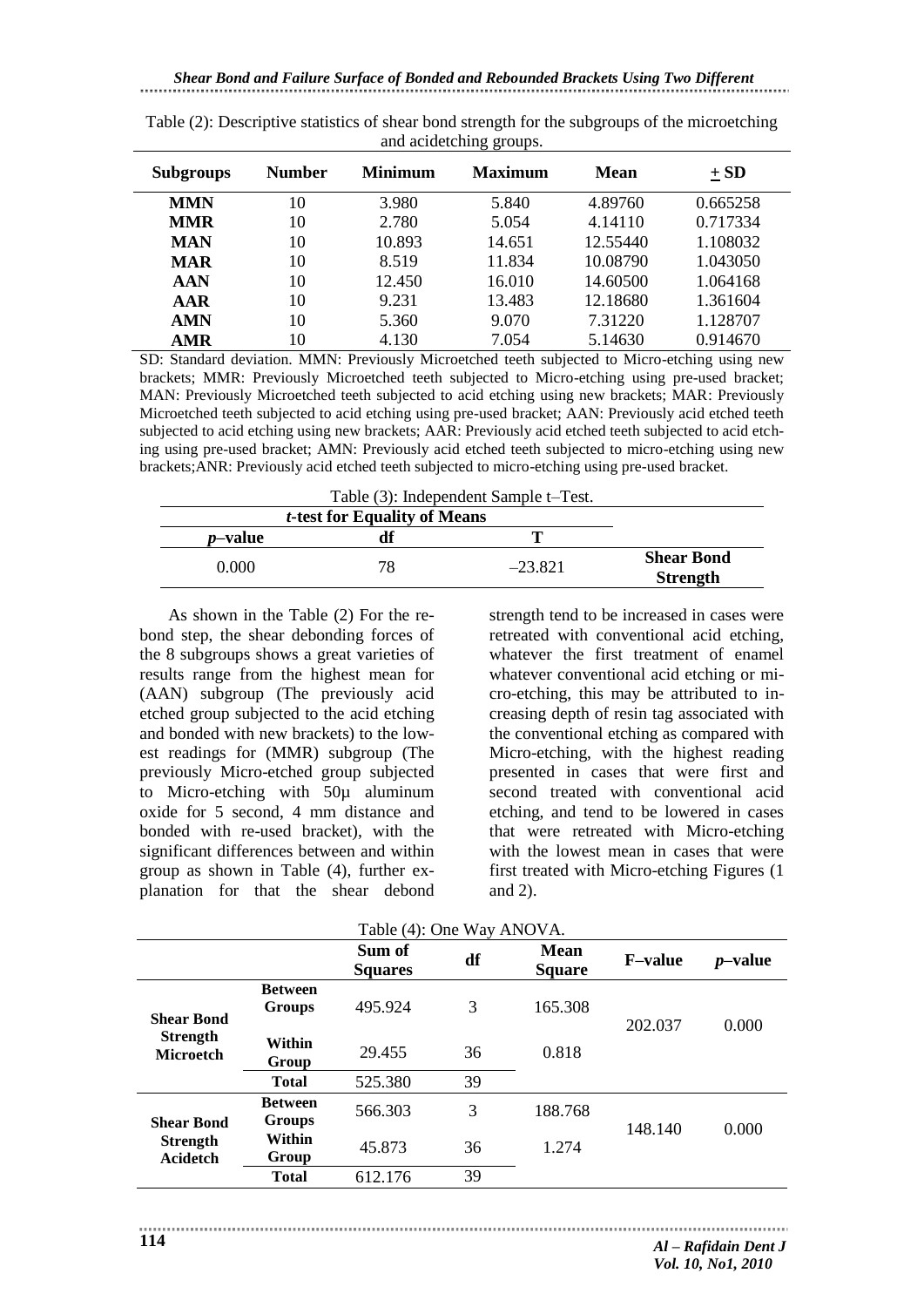# *Hamed MM*



Means with the same letter were statistically not significant ( $p > 0.05$ ).

Figure (1): Means  $\pm$  standard deviation of the shear bond strength for the subgroups of Microetching and Duncan's Multiple Range test.



Means with the same letter were statistically not significant  $(p > 0.05)$ .

Figure (2): Means + standard deviation of the shear bond strength for the subgroups of etching and Duncan's Multiple Range test.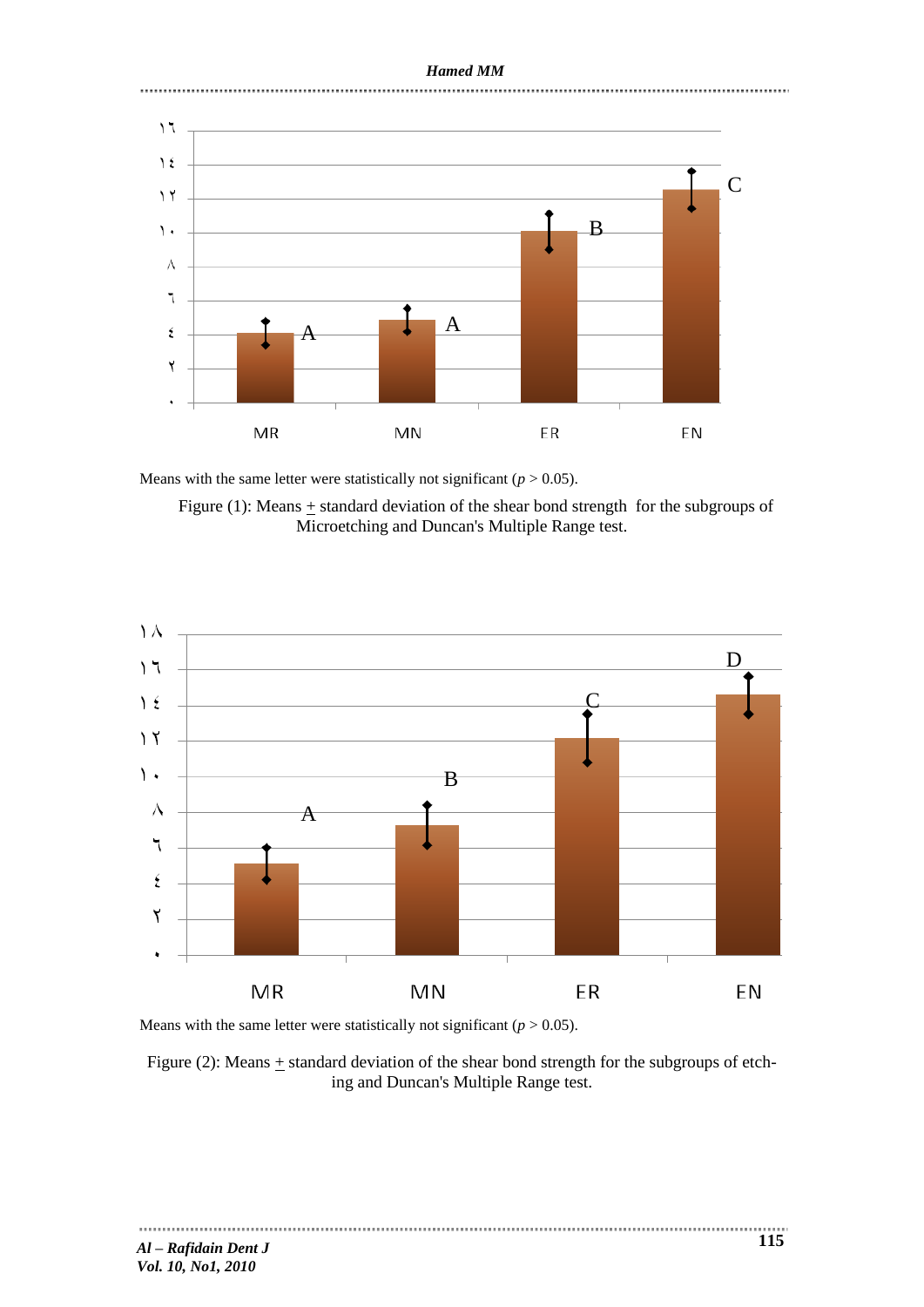For the mode of bond failure, as shown in Table (5) significant differences presented between Microetched and acid etched groups in that, the brackets bonded to sandblasted enamel showed less composite remaining on the enamel surface than with acid etching (adhesive failure).

Although this mode of bond failure would facilitate clean up following debonding and reduce the possibility of iatrogenic damage to enamel following this procedure, the weak bond strengths recorded with sandblasting enamel precludes its use clinically. So probably a suitable shear bond strength for orthodontic attachment using sandblast may be obtained either by increasing size of aluminum oxide particle or by decreasing distance between the tip of Microetcher and the enamel surface.

In the second step the mode of bond failure, as shown in Table (5), a significant differences were estimated between the subgroups in each group in that the subgroup subjected to acid etching in the first and second step showing mainly adhesive failure with 4 and 5 scores which means that composite mainly attached to enamel due to high bond strength associated with acid etching, with larger number of score 5 to score 4 in (AAN) subgroups further we noted that there were 3 reading of score 3 in the same subgroup and this is may be due to the use of new brackets that increase bonding strength to new mesh base but for (AAR) subgroup (The previously acid etched group subjected to acid etching and bonded with re-used bracket) the only one reading of score 3 probably be the result of weak bond between new and remaining few old composite attached to bracket base or it may be uncontrolled contamination.

|                       | Micro-etch                                              |           |    |           | Acid-etch               |                              |    |           |  |
|-----------------------|---------------------------------------------------------|-----------|----|-----------|-------------------------|------------------------------|----|-----------|--|
| <b>Scores</b>         | AN                                                      | <b>AR</b> | MN | <b>MR</b> | AN                      | AR                           | MN | <b>MR</b> |  |
|                       |                                                         |           | 8  |           |                         |                              |    |           |  |
|                       |                                                         |           |    |           |                         |                              |    |           |  |
|                       |                                                         |           |    |           |                         |                              |    |           |  |
|                       |                                                         |           |    |           |                         |                              |    |           |  |
|                       |                                                         |           |    |           |                         |                              |    |           |  |
| <b>Kruskal–Wallis</b> | Chi square= $30.39$ , df= 3;                            |           |    |           |                         | Chi square= $29.37$ , df= 3; |    |           |  |
| <b>Test</b>           | $p=0.000$ , Significant                                 |           |    |           | $p=0.000$ , Significant |                              |    |           |  |
| Kolmogorov-           |                                                         |           |    |           |                         |                              |    |           |  |
| <b>Smirnov Test</b>   | Z= 4.472; D (absolute)= $1.000, p= 0.000$ , Significant |           |    |           |                         |                              |    |           |  |

Table (5): Mode of bond failure for the subgroups of both etching techniques.

AN: Teeth subjected to acid etching in the next step using new brackets; AR: Teeth subjected to acid etching in the next step using pre-used bracket; MN: Teeth subjected to Micro-etching in the next step using new brackets; MR: Teeth subjected to Micro-etching in the next step using pre-used bracket; AN: Teeth subjected to acid etching in the next step using new brackets; AR: Teeth subjected to acid etching in the next step using pre-used bracket; MN: Teeth subjected to micro-etching in the next step using new brackets; NR: Teeth subjected to micro-etching in the next step using pre-used bracket; 5=no composite; 4=less than 10% of composite remained; 3=more than 10% but less than 90% of the composite remained; 2=more than 90% of the composite remained; 1=all of the composite remained.

For the subgroups retreated with Microetching (with the acid etching in the first step) showed different results, the larger number of score 1 in (AMN) subgroup (The previously acid etched group subjected to micro-etching with 50µ aluminum oxide for 5 second, 4 mm distance and bonded with new brackets). Already may be due to stronger composite bond to the new bracket base against the weak

bond to Microetched enamel but for (AMR) subgroup (The previously acid etched group subjected to micro-etching with 50µ aluminum oxide for 5 second, 4 mm distance and bonded with re-used bracket) here we have pre-used brackets and Microetched enamel with old resin tags (the result of  $1<sup>st</sup>$  acid etch treatment) that increase the probability of cohesive failure and this could be postulated by a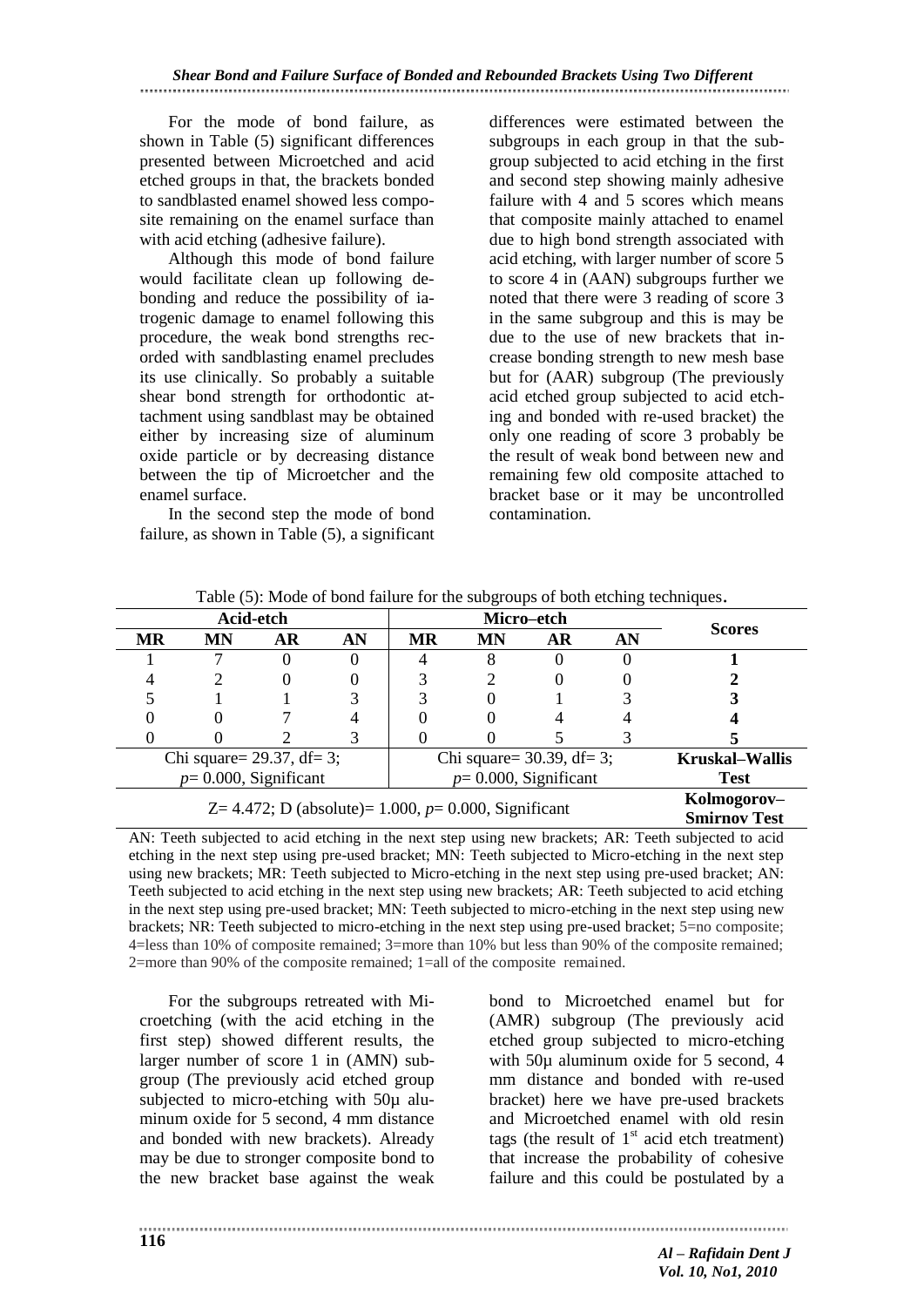lot off reading of score 3.

For the subgroups that  $1<sup>st</sup>$  treated with Microetching then retreated with Acid etching here the probability of score 4 and 5 increased because of strong bond of composite to acid etched enamel whatever the brackets new or old although the new bracket showed tendency for increasing adhesion to composite due to good mechanical lock and these could be explained by the three reading of score 3 in (MAN) subgroup(The previously Micro-etched group subjected to acid etching and bonded with new brackets).

For subgroup treated by Microetching in the  $1<sup>st</sup>$  and  $2<sup>nd</sup>$  step, as presented in the table for (MMN) subgroup (The previously Micro-etched group subjected to Microetching with 50µ aluminum oxide for 5 second, 4 mm distance and bonded with new brackets) a higher number of score 1 because stronger mechanical bond to the new mesh base compared to Microetched enamel, for the (MMR) subgroup we see number of score 2 and 3 reading which are due to cohesive failure between new and few old composite.

## **CONCLUSIONS**

Higher shear bonding force with 20 second acid etching than 5 second microetching were as a significantly less probability of bond failure for acid etching compared to micro-etching. Brackets bonded to etched enamel showed a mixed mode of bond failure whereas following sandblasting; failure was adhesive at the enamel/ composite interface. From this study, the main disadvantages of sandblasting enamel were the unacceptably low bonding force in comparison to acid etching, sandblasting enamel is not recommended as a means of enamel preparation for orthodontic bonding but from the mode of bond failure it is considered as suitable means of etching for orthodontic bonding. From the result of statistical analysis a conclusion could be drawn that what ever the first step of enamel treatment a good bonding strength could be obtained in the second step using acid etching with new or old brackets but in cases first treated with acid etching in the second step Microetching technique could be used insist with new bracket.

## **REFERENCES**

- 1. Silverman E, Cohen M, Gianelly AA, Dietz VS. A universal direct bonding system for both metal and plastic brackets. *Am J Orthod*. 1972; 62: 236–244.
- 2. Sargison AE, Mccabe JF, Millett DT. A Laboratory Investigation to Compare Enamel Preparation by Sandblasting or Acid Etching Prior to Bracket Bonding. *British J Orthod*. 1999; 26: 141–146.
- 3. Evans R, Oliver R. Orthodontic bonding using glass ionomer cements: an in-vitro study. *Europ J Orthod*. 1991; 13: 493– 500.
- 4. Millett DT, McCabe JF, Gordon PH. The role of sandblasting on the retention of metallic brackets applied with glass ionomer cement. *British J Orthod*. 1993; 20 :117–122.
- 5. Regan D, LeMasney B, Van-Noort R. The tensile bond strength of new and rebonded stainless steel orthodontic brackets. *Europ J Orthod*. 1993; 15 :125–135.
- 6. Reisner KR, Levitt HL, Mante F. Enamel preparation for orthodontic bonding: a comparison between the use of a sandblaster and current techniques. *Am J Orthod Dentofacial Orthop*. 1997; 111: 366–373.
- 7. [Olsen ME,](http://www.ncbi.nlm.nih.gov/sites/entrez?Db=pubmed&Cmd=Search&Term=%22Olsen%20ME%22%5BAuthor%5D&itool=EntrezSystem2.PEntrez.Pubmed.Pubmed_ResultsPanel.Pubmed_RVAbstractPlusDrugs2) [Bishara SE,](http://www.ncbi.nlm.nih.gov/sites/entrez?Db=pubmed&Cmd=Search&Term=%22Bishara%20SE%22%5BAuthor%5D&itool=EntrezSystem2.PEntrez.Pubmed.Pubmed_ResultsPanel.Pubmed_RVAbstractPlusDrugs2) [Damon P,](http://www.ncbi.nlm.nih.gov/sites/entrez?Db=pubmed&Cmd=Search&Term=%22Damon%20P%22%5BAuthor%5D&itool=EntrezSystem2.PEntrez.Pubmed.Pubmed_ResultsPanel.Pubmed_RVAbstractPlusDrugs2) [Jakob](http://www.ncbi.nlm.nih.gov/sites/entrez?Db=pubmed&Cmd=Search&Term=%22Jakobsen%20JR%22%5BAuthor%5D&itool=EntrezSystem2.PEntrez.Pubmed.Pubmed_ResultsPanel.Pubmed_RVAbstractPlusDrugs2)[sen JR.](http://www.ncbi.nlm.nih.gov/sites/entrez?Db=pubmed&Cmd=Search&Term=%22Jakobsen%20JR%22%5BAuthor%5D&itool=EntrezSystem2.PEntrez.Pubmed.Pubmed_ResultsPanel.Pubmed_RVAbstractPlusDrugs2) Comparison of shear bond strength and surface structure between conventional acid etching and air-abrasion of human enamel. *Am J Orthod Dentofacial Orthop* 1998; [113\(5\): 20A-22A.](http://www.ncbi.nlm.nih.gov/pubmed/9598603?ordinalpos=1&itool=EntrezSystem2.PEntrez.Pubmed.Pubmed_ResultsPanel.Pubmed_RVAbstractPlusDrugs2)
- 8. Waveren HWL, Feilzer AL, Prahl B. The air-abrasion technique versus the conventional acid-etching technique: a quantification of the surface enamel loss and comparison of shear bond strength. *Am J Orthod Dentofacial Orthop*. 2000; 117: 20– 26.
- 9. Zachrisson BU, Büyüky lmaz T, Zachrisson YØ. Improving orthodontic bonding to silver amalgam. *Angle Orthod*. 1995; 65 : 35–42.
- 10.Miller S, Zernik JH. Sandblasting of bands to increase bond strength. *J Clinic Orthod*. 1996; 30 : 217–222
- 11.Chung KH, Hwang YC. Bonding strengths of porcelain repair systems with various surface treatments. *J Prosth Dent*. 1997; 78 : 267–274.
- 12.Chung K, Hsu B, Berry T Hsieh T. Effect